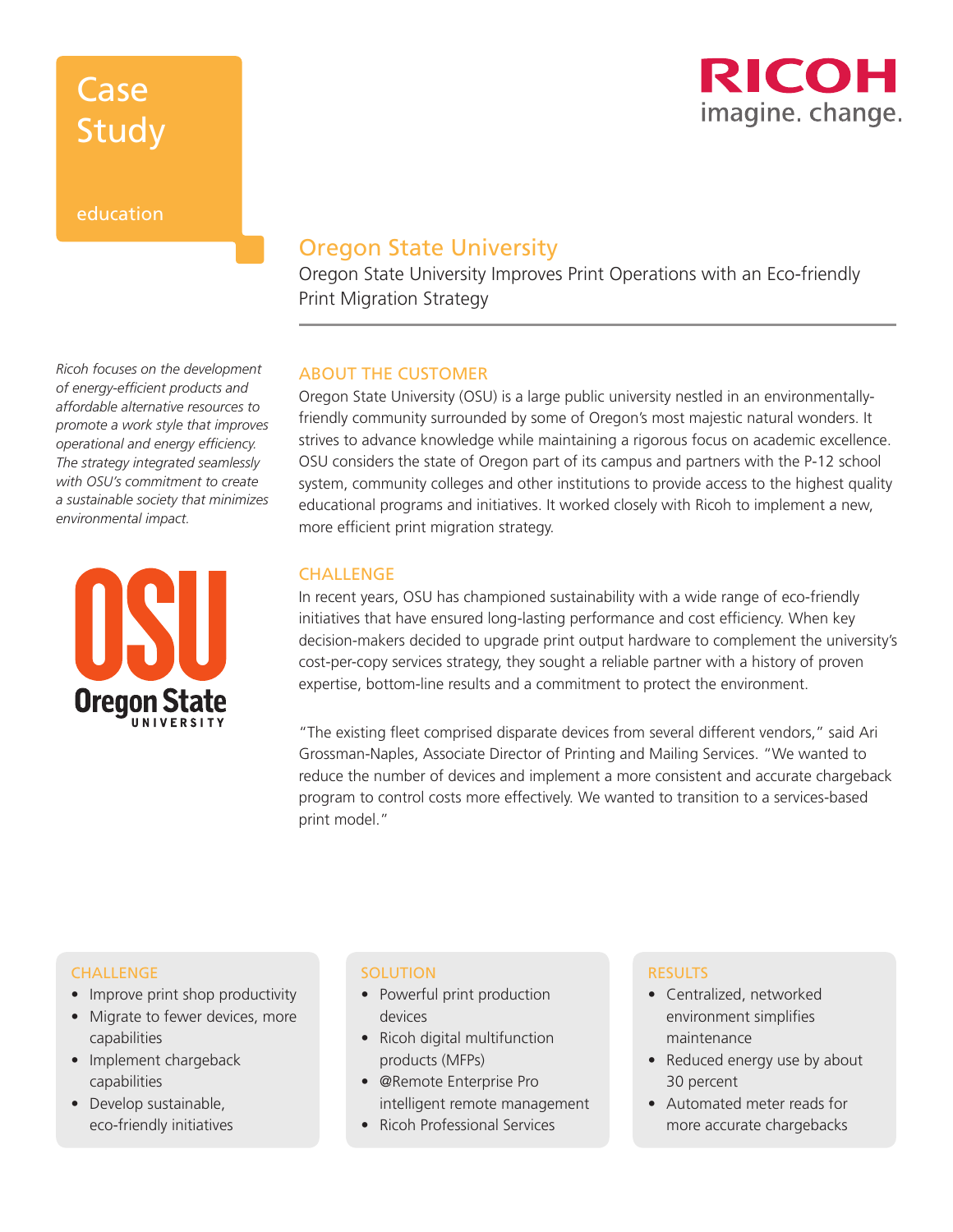### RICOH imagine. change.

# Case Study

The university had more than 400 devices on campus. Only about 15 percent were connected to the network. As a result, the IT team could not adequately track usage rates and trends. Without convenient meter reads, the team couldn't assign accurate chargebacks either.

The multi-vendor fleet complicated routine maintenance tasks. With a wide range of supplies and procedures, services and repairs were time-consuming and complicated. The university wanted to reduce the number of service calls by installing only new, upgraded networked devices from a single vendor.

The university's on-campus print center was used extensively for thousands of print jobs. Unfortunately, the existing production printers were ill-equipped to manage the heavy and expansive workload. New devices were needed to handle more tasks, including a wider range of media handling options.

The university challenged vendors to devise a strategy to improve document management with a centralized fleet of multifunction devices and production printers that could enhance productivity, improve energy efficiency and reduce operating costs across campus.

### **SOLUTION**

Ricoh devices have been on campus for more than two decades. Grossman-Naples noted that he and other university representatives were impressed with Ricoh's reliable equipment, fast response and sustainable environmental management strategies.

For more than 30 years, Ricoh has contributed to environmental conservation without compromising productivity or profits. It focuses on the development of energy-efficient products and affordable alternative resources to promote a work style that improves operational and energy efficiency. The strategy integrated seamlessly with OSU's commitment to create a sustainable society that minimizes environmental impact.

OSU was convinced that Ricoh was the right choice after visiting the Ricoh Technology Portal in Portland for handson product demonstrations.

"We've developed a strong partnership with Ricoh for many years," said Grossman-Naples. "We knew that we'd be receiving quality products at an affordable price. More importantly, we knew Ricoh had the extensive experience and expertise to improve document management and environmental sustainability for the greater OSU community."

The Ricoh solution was easy on the environment — as well as the user. The consolidated fleet is easier to manage. It includes @Remote Enterprise Pro for centralized monitoring and device management for the entire network. The server-based solution gives the IT team the information and control it needs to help maximize uptime and lower support costs. The team is using the software for detailed fleet reporting, patch installations, upgrades and more.

Powerful Ricoh Pro C901 color production printers offer advanced capabilities to enhance print center performance. Wide media versatility and professional finishing options allow the university staff to complete more jobs — including more complex jobs — quickly in-house.

With the new robust printers and a core team of seasoned professionals at the helm, more print jobs go through the print center than ever before.